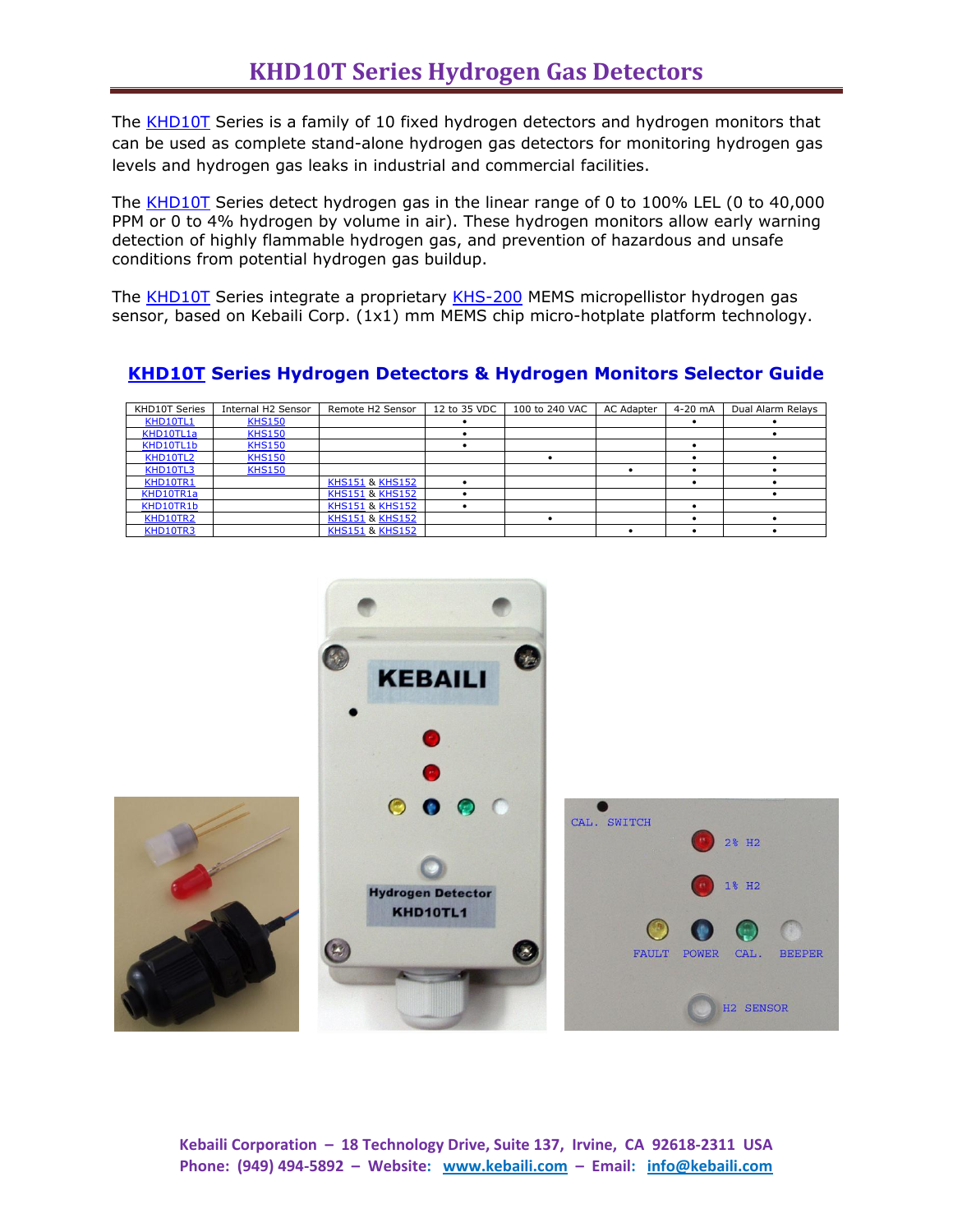#### **Hydrogen Gas Sensors**

The [KHS-200](http://www.kebaili.com/pd-khs-200-hydrogen-sensor.cfm) MEMS hydrogen gas sensor detection principle is microcatalytic oxidation reaction of hydrogen gas. It is highly sensitive and selective to hydrogen gas with no crosssensitivity to methane gas.

The [KHS150](http://www.kebaili.com/pd-khs150.cfm) hydrogen gas sensor is a MEMS-based micropellistor sensor, it is user replaceable, and it is internally mounted inside the [KHD10TL1,](http://www.kebaili.com/pd-khd10tl1.cfm) [KHD10TL1a,](http://www.kebaili.com/pd-khd10tl1a.cfm) [KHD10TL1b,](http://www.kebaili.com/pd-khd10tl1b.cfm) [KHD10TL2](http://www.kebaili.com/pd-khd10tl2.cfm) and [KHD10TL3](http://www.kebaili.com/pd-khd10tl3.cfm) hydrogen gas detectors.

The [KHS151](http://www.kebaili.com/pd-khs151.cfm) hydrogen gas sensor is a MEMS-based micropellistor sensor, it is user replaceable, and it is remotely installed up to 7.6 m (25 feet) away from the [KHD10TR1,](http://www.kebaili.com/pd-khd10tr1.cfm) [KHD10TR1a,](http://www.kebaili.com/pd-khd10tr1a.cfm) [KHD10TR1b,](http://www.kebaili.com/pd-khd10tr1b.cfm) [KHD10TR2](http://www.kebaili.com/pd-khd10tr2.cfm) and [KHD10TR3](http://www.kebaili.com/pd-khd10tr3.cfm) hydrogen gas detectors.

The [KHS152](http://www.kebaili.com/pd-khs152.cfm) hydrogen gas sensor is a [KHS151](http://www.kebaili.com/pd-khs151.cfm) connected to a foil shielded three conductors 25 feet cable.

#### **FEATURES**

- Intelligent microprocessor-based design, with continuous self-testing operation.
- Automatic digital calibration with no trimpots or potentiometers user adjustment.
- Dual audible and visual low and high alarms at 25% & 50% LEL.
- Audible and visual fault alarm.
- Dual low and high alarm relays (10 A @ 250 VAC & 10 A @ 30 VDC)
- User selectable NO or NC low and high alarm relays.
- Factory preset low and high alarms at  $25\%$  &  $50\%$  LEL  $(1\%$  &  $2\%$  H2).
- 4-20 mA analog output, linear from 0 to 100% LEL with 1% LEL resolution.

#### **SPECIFICATIONS**

- Sensor Type: [KHS-200](http://www.kebaili.com/pd-khs-200-hydrogen-sensor.cfm) hydrogen gas specific MEMS micropellistor sensor.
- Sensor Life: Typical 5+ years.
- Detection Range: 0-100% LEL
- Detection Accuracy:  $+/-$  0.5% LEL
- Zero Drift:  $< +/- 0.1$  mV/month
- Linearity: Linear from 0 to 100% LEL
- Response Time:  $T50 = 1$  sec & T90 = 3 sec
- Recovery Time: 2 sec
- Input Power: 100 mA @ 12 VDC
- 10 A @ 250 VAC or 10 A @ 30 VDC, Dry Contact Relays.
- Analog Output: 0-20 mA (200 Ohms)
- Analog Output: 0-2.0 mA => Fault
- Analog Output: 3.0 mA => Calibration Request
- Analog Output: 3.5 mA => Calibration in Progress
- Analog Output:  $4-20 \text{ mA} = 9-100\%$  LEL, with 1% LEL resolution.
- Analog Output:  $> 20 \text{ mA}$  = > Over-range
- Temperature Range: -20°C to 55°C (-4°F to 131°F)  $\bullet$
- Humidity Range: 0% to 100% RH (non-condensing) during continuous operation.
- Enclosure: Polycarbonate, gray color.
- Dimensions:  $(130 \times 70 \times 50)$  mm,  $(5.125 \times 2.75 \times 1.968)$ ".
- Weight: 200 g (7 oz)